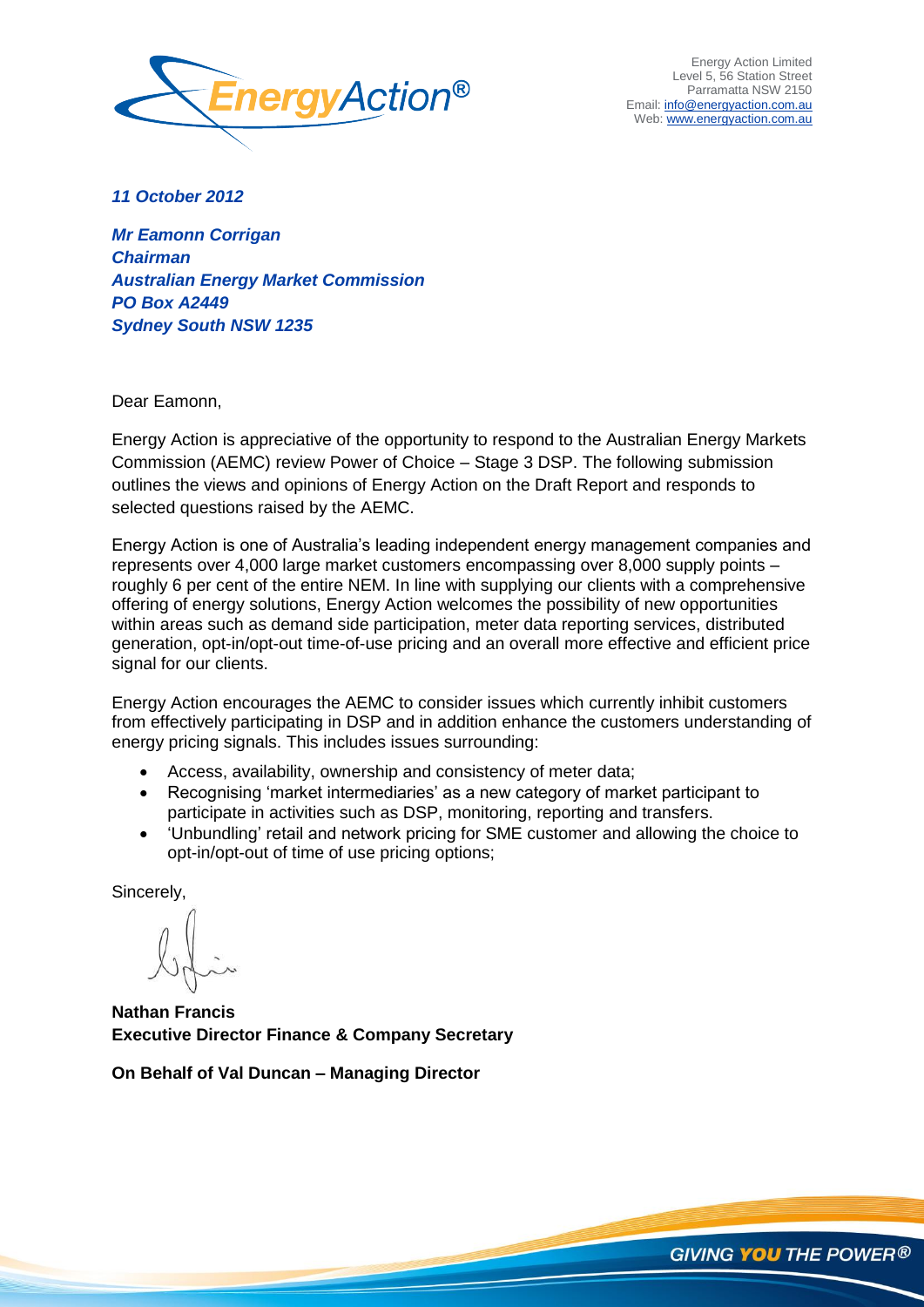

# **About Energy Action**

Energy Action is Australia"s leading energy auction procurement business and is a major contributor to the broader energy management services market. The company provides procurement, compliance, analysis, efficiency, sustainability and advisory services to commercial and industrial businesses in Australia. The business has been operating since 2000 and in October 2011 Energy Action became the first energy management company to list on the Australian Stock Exchange (ASX: EAX).

Drawing on a background in energy, consultancy, procurement, engineering and technology, the Energy Action team is well positioned to provide innovative and integrated energy management services to the Australian energy market. The company provides a broad range of additional specialised procurement, energy management and consultancy services. These services assist customers to understand, manage and comply with Government regulations and initiatives in the energy and carbon emission spheres. Energy Action provides strategic energy sourcing advice and independent expert reports to some of Australia"s largest corporations.

Energy Action is also a provider of specialist advice and solutions on energy efficiency, sustainability and clean energy options. The company creates cost management strategies to help manage financial risk as well as providing energy and carbon forecasts. Energy Action strives to stay abreast of energy related issues through regular research and contact with community, businesses and both government and non-government agencies.

Energy Action (Australia) Pty Ltd holds an Australian Financial Services License (AFSL No 362843) and is authorised to provide financial product advice on electricity derivatives to wholesale clients.

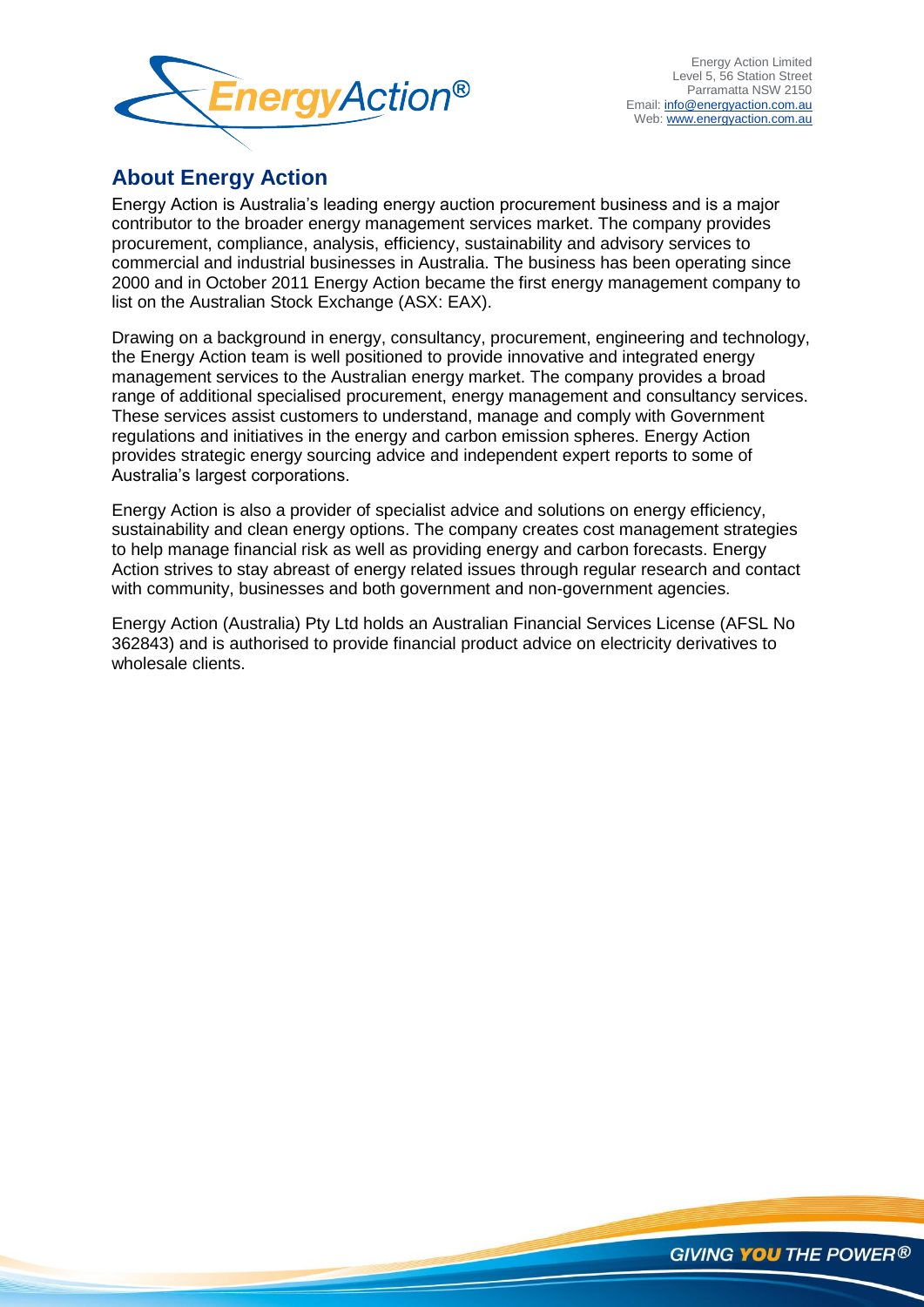

# **Responses to Questions**

### **1. What should be the minimum standard form and structure of energy and metering data supplied to consumers (or their agents)? Should these arrangements differentiate between consumer sectors (ie industrial/ commercial and residential)**

Energy Action agrees with the matters raised in section 2.3.2 by stakeholders regarding the barriers faced when accessing meter data. Although, the roll out of smart meters in the small market will improve the frequency and quality of data, stakeholders will potentially face the same issues surrounding the ease of access of data in the large market which is characterised as being laborious and cumbersome. Energy Action strongly urges the AEMC to consider improving the ease of access to meter data.

Energy Action also believes that a new category of market participant described as "market intermediaries" which would allow these businesses to perform a similar role in the market to access Consumer Administration and Transfer Solution (CATS) data for the purpose of monitoring and facilitating consumer transfer, would improve transfer times and may assist in the development of new sophisticated reporting systems.

Metering data which is provided to a consumer (or their agent) should be supplied in a clear and consistent format throughout all market participants (retailers, distributors, meter data agents). Energy Action believes NEM12 and NEM13 data is sufficient for sophisticated reporting platforms.

Consistent and comprehensive data is paramount to reporting which gives customers greater understanding of their electricity usage. Currently Retailers supply data in a variety of formats which are difficult to import into a reporting system without reworking formatting and are often provided missing key data, such as demand data.

Meter data should include, but not be limited to, the following information:

- NMI;
- Interval Date and Time:
- kWh;
- $\bullet$  kW;
- $\bullet$  kVA;
- kVArh; and
- Power factor.

The data for a potential Consumer Energy Data Access system should be exported in a spreadsheet which is in a pivot table format with the time intervals running down the rows. See example below.

| <b>NMI</b>        | Interval       | <b>kWh</b> | <b>kVA</b> | kW    | <b>kVArh</b> | <b>Power Factor</b> |
|-------------------|----------------|------------|------------|-------|--------------|---------------------|
| <b>NCCC000100</b> | 1/10/2011 0:30 | 18.39      | 52.76      | 36.78 | 37.82        | 0.697               |
| <b>NCCC000100</b> | 1/10/2011 1:00 | 18.38      | 52.67      | 36.76 | 37.72        | 0.697               |
| <b>NCCC000100</b> | 1/10/2011 1:30 | 18.18      | 51.69      | 36.36 | 36.74        | 0.703               |
| <b>NCCC000100</b> | 1/10/2011 2:00 | 18.73      | 52.91      | 37.46 | 37.36        | 0.708               |
| <b>NCCC000100</b> | 1/10/2011 2:30 | 18.68      | 53.53      | 37.36 | 38.34        | 0.697               |
| NCCC000100        | 1/10/2011 3:00 | 18.16      | 51.82      | 36.32 | 36.96        | 0.700               |
| <b>NCCC000100</b> | 1/10/2011 3:30 | 19.05      | 54.32      | 38.10 | 38.72        | 0.701               |
| NCCC000100        | 1/10/2011 4:00 | 18.49      | 52.91      | 36.98 | 37.84        | 0.698               |
| <b>NCCC000100</b> | 1/10/2011 4:30 | 18.63      | 53.25      | 37.26 | 38.04        | 0.699               |
|                   | 1/10/2011 5:00 | 18.59      | 53.03      | 37.18 | 37,82        |                     |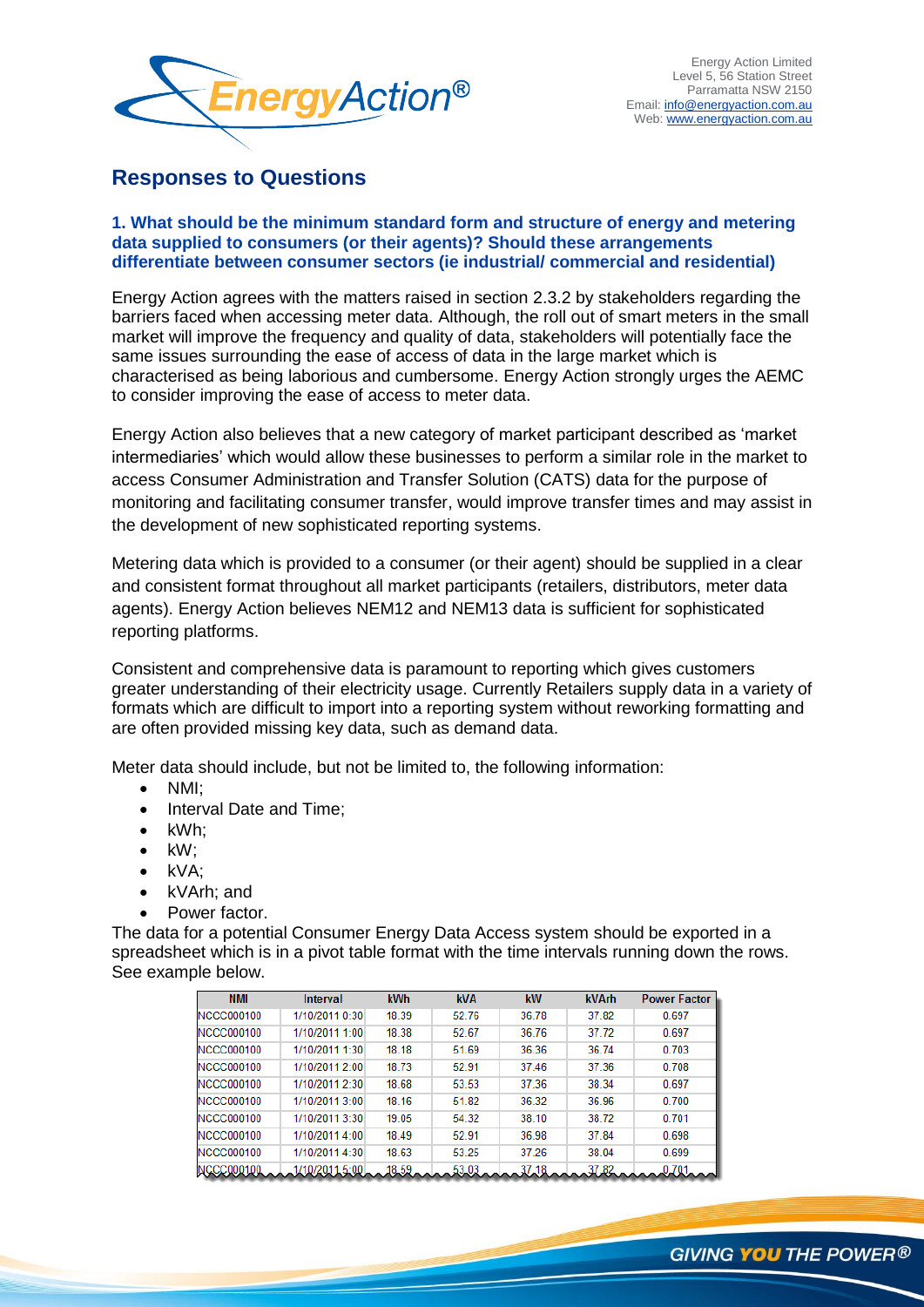

To assist consumers in understanding their energy data, a summary which provides a snapshot of the data could be included in the Consumer Energy Data Access system. This snapshot tab may contain information such as:

- Peak/Off Peak totals;
- monthly summaries;
- peak demands;
- chart of average daily profile;
- chart of monthly usage;
- summer/non-summer profiles, and
- weekday/weekend profiles.

This gives a simple overview of otherwise complex interval data which must be re-worked before being easily understood or digested by the consumer.

The provision of any new meter data services and compliance with data structures should not impose any new or increased costs on the consumer e.g. increases to responsible person Fees or new management fees.

## **2. When do you think it is appropriate for a retailer (or responsible party) to charge a fee for supplying energy and metering data to consumers or their agents?**

Never. The data should belong to the customer and be available free of charge. Market Intermediaries should be able to be flagged as a responsible agent against a meter point in the system and receive meter data without issuing multiple LOA"s to different retailers after a change.

# **6. What requirements should be in place for these third parties? For example, what should be the form of authorisations/accreditations?**

Third Parties should have some minimum software capabilities and comply with relevant marketing and regulatory legislation. Energy Action believes accreditation may also help to improve the intelligence and integrity of the industry. In recent years there has been ongoing media publicity surrounding certain third party intermediaries who abused their position and exposed consumers to outcomes that were not the most beneficial to the customer. This behaviour has the potential to damage the reputation of an industry which is based assisting and aiding consumers in an otherwise complex market.

Accreditation may involve:

- Third Party Intermediary Advisory Accreditation
- Australian Financial Services License
- Energy Industry Training
- Responsible Manager Nomination and Certification
- Ongoing Training (CE Hours)
- Establishing Third Party Intermediaries as market participants, formalising licenses etc.

**GIVING YOU THE POWER®**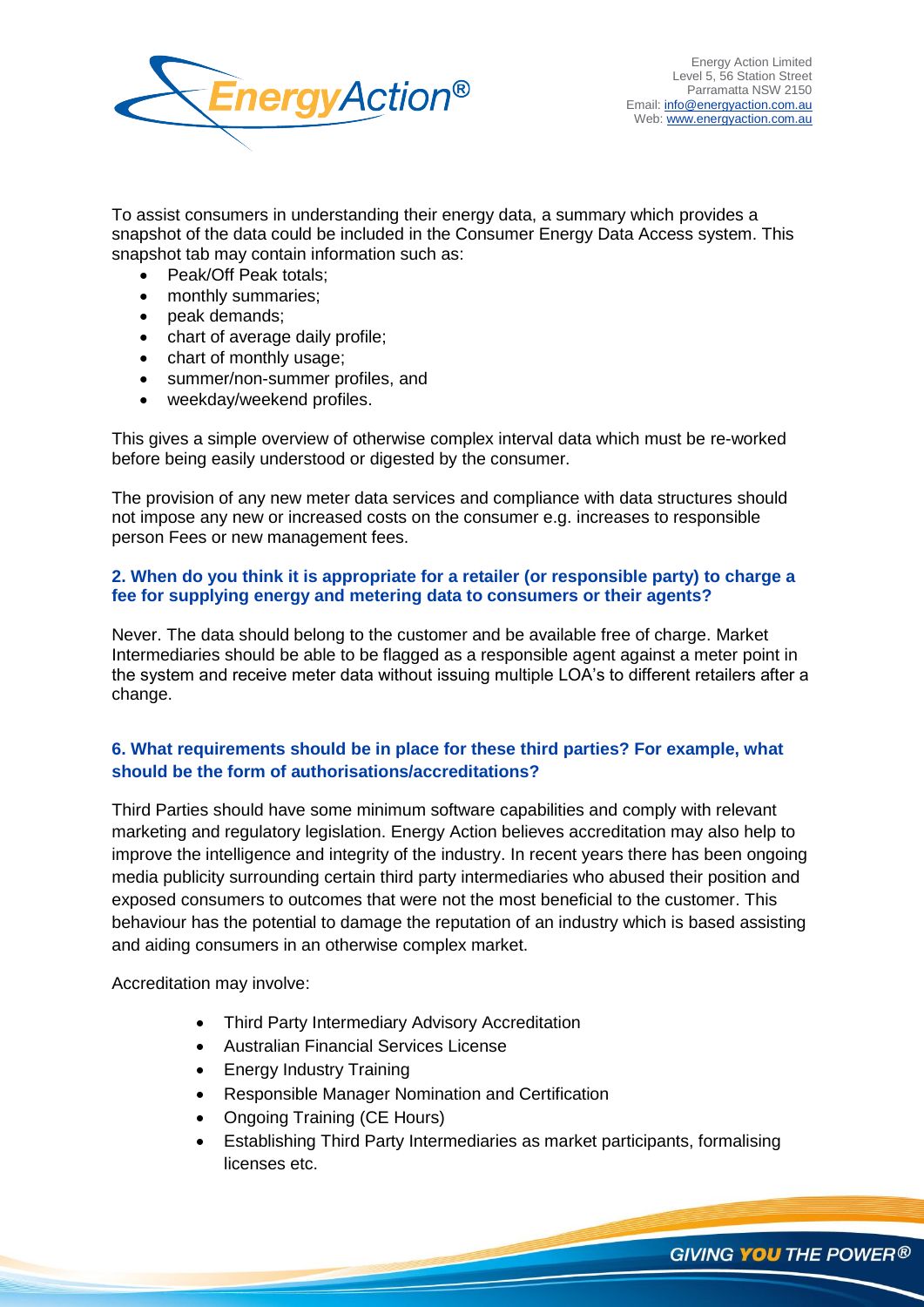

# **8. Does the separation of the provision of metering services from retail energy contracts remove the need for meter churn when a consumer changes retailer? Does this cause any unforeseen difficulties or create any material risk? Are there any alternative approaches to reducing the need for meter churn?**

Energy Action supports the separation of metering services from the retail energy contract as applies in the contestable commercial and industrial market. Energy Action supports the fact that these customers currently have a choice of accredited meter provider, believing that this reduces the need for meter churn when changing retailer, and in turn reduces transfer related risk. Energy Action would request that the AEMC consider policies to discourage any retailer from attempting to reduce the customer"s ability to choose their own metering provider.

# **12. Participation in the wholesale market:**

- **(a) Do stakeholders agree that the proposed demand response mechanism is likely to result in efficient consumption decisions by end-users? If not, are there any changes you recommend to the mechanism to facilitate this?**
- **(b) On balance, is a new sub-category of market generator required for consumers providing a demand that enables aggregation? What types of issues should be considered when developing the registration process?**

First step should be educating all end users, as lack of awareness will likely impact consumption decisions. They need to properly understand the issues and their contribution to these problems. The funding model suggested in the paper would need a much broader articulation to convince customers to pay their "normal" rates when they have taken load off the network.

Take up will be a factor of education, marketing and providing good incentives that encourage consumers to participate.

#### **13. Consumer baseline consumption:**

- **(a) What factors should be taken into consideration when developing a baseline consumption method?**
- **(b) Have we identified the correct three key principles for developing a baseline consumption method (data refresh, accuracy, metering)?**
- **(c) Are there any substantial changes to metering and settlement arrangements required for this mechanism to be implemented? Can these issues be resolved through AEMO's consultation process and procedures or are broader amendments to the rules required?**

Demand/Usage Profile, Temperature, Location, Seasonality, Industry, Operations (if required)

GIVING **YOU** THE POWER®